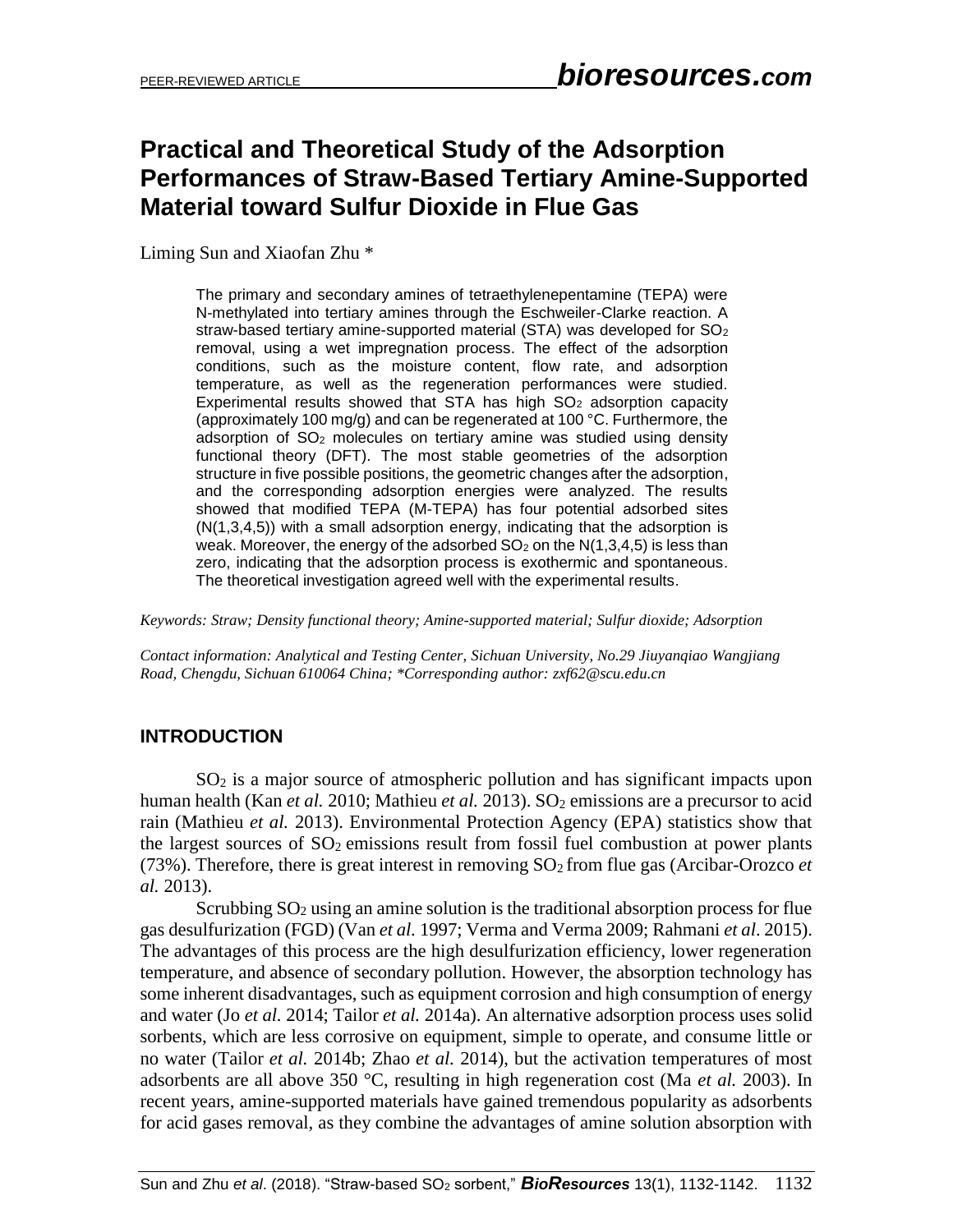the adsorption technology. Several studies have been conducted on the application of amine-supported materials in separating  $CO<sub>2</sub>$  from the flue gas (Aaron and Tsouris 2005; Chang *et al*. 2009; Watabe and Yogo 2013; Zhao *et al*. 2014; Lee *et al*. 2015), while there are very few reports on SO<sup>2</sup> adsorption on amine-containing materials (Zhi *et al*. 2011; Tailor *et al*. 2014).

Flue gas consists of  $SO_2$ ,  $CO_2$ , NO, and other acid gases, where the concentration of  $CO<sub>2</sub>$  is almost 1000 times higher than the concentration of  $SO<sub>2</sub>$  (Rao and Rubin 2002). Thus, adsorbents should show high selectivity for  $SO<sub>2</sub>$  adsorption. Tertiary amines do not react with  $CO<sub>2</sub>$  under dry conditions. Even in the presence of water vapor, the reaction is slow and limited, yet tertiary amines react readily with  $SO<sub>2</sub>$  (Bollini *et al.* 2011; Hong *et al*. 2014; Tailor *et al*. 2014).

There are two methods for preparing amine-supported material: grafting and impregnation (Chang *et al*. 2009; Sanz *et al*. 2013; Watabe and Yogo 2013; Guo *et al*. 2015). In this paper, straw-based tertiary amine-supported materials were developed using wet impregnation. This study determined the effect of adsorption conditions on  $SO_2$ adsorption behavior and regeneration performance. Moreover, the adsorption mechanism of SO<sup>2</sup> on tertiary amine was examined through density functional theory (DFT).

#### **EXPERIMENTAL**

#### **Materials**

The rice straw was obtained from a county farmland of Sichuan province in China. The tetraethylenepentamine (TEPA), formic acid, formaldehyde, sodium hydroxide, and hydrogen peroxide were purchased from Ke Long Chemical Reagent Company (Chengdu, China). All chemicals were analytical grade and used without further purification. The  $SO_2$ gas was supplied by the Tian Yi Co. Ltd (Chengdu, China). The calculations were conducted using the Accelrys Materials Studio 7.0. (San Diego, CA, USA).

#### **Synthesis of Tertiary Amines**

The primary and secondary amines of TEPA were N-methylated into tertiary amines through the Eschweiler-Clarke reaction (Fig. 1) (Clarke *et al*. 1933).



**Fig. 1.** The Eschweiler-Clarke reaction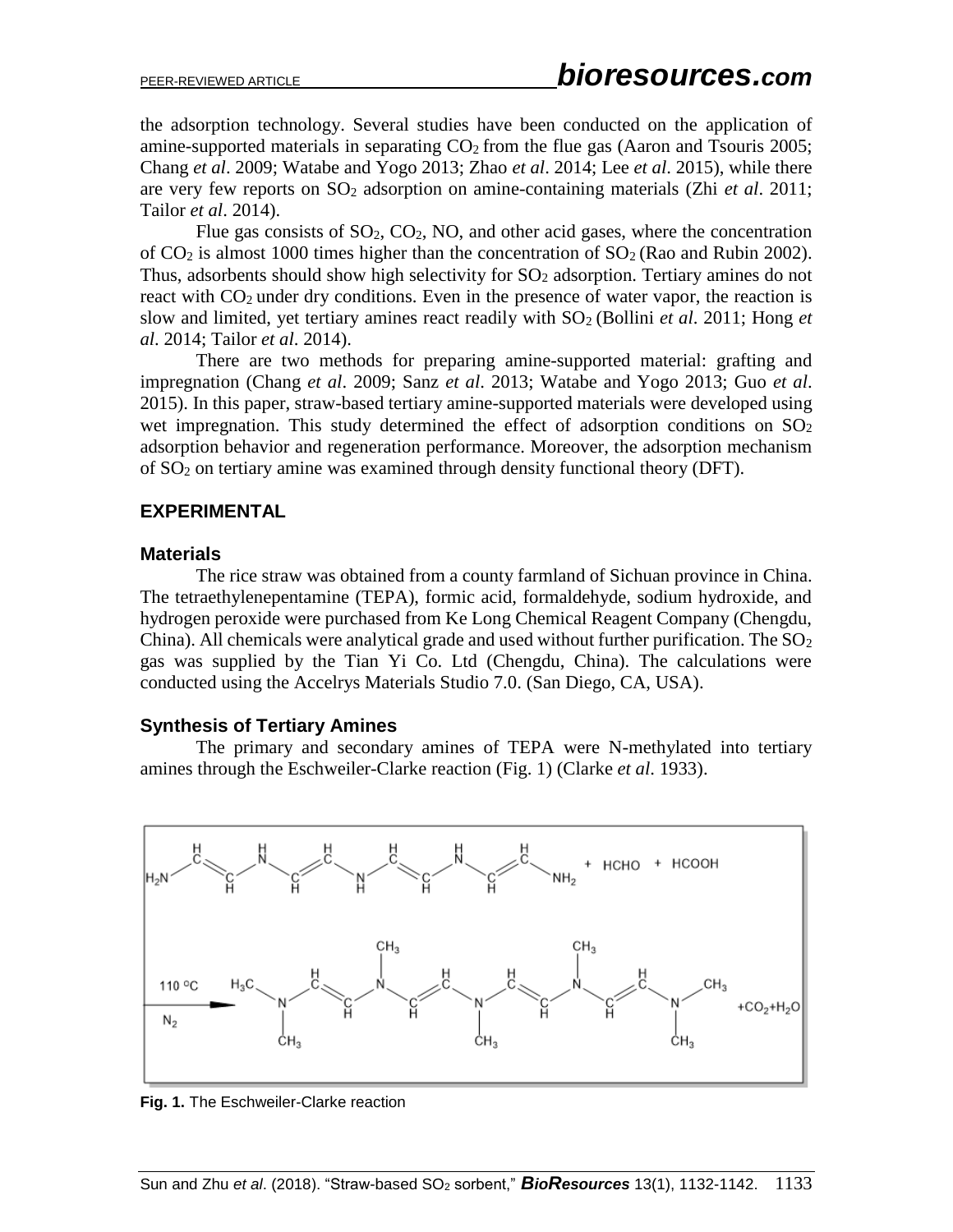A three-necked 150 mL round-bottom glass flask with a magnetic stirrer and a reflux section was initially charged with formic acid (24 g) and formaldehyde (11 g), then 10 g of TEPA was added slowly to the solution. The mixture was heated at 110 °C for 8 h under nitrogen atmosphere. After the reaction, the solution was heated at  $110^{\circ}$ C to remove the volatile components. The products were referred to as M-TEPA (modified TEPA).

#### **Synthesis of Straw-Based Tertiary Amine-Supported Material**

A wet impregnation process was used to produce the straw-based tertiary aminesupported materials. First, 10 g of M-TEPA was dissolved in methanol (90 g) in a 250 mL glass flask, using sonication for 15 min, and then 10 g of straw was added to the flask. The flask was stirred at 60 °C until the methanol was evaporated. The product was dried at 70 °C for 24 h to obtain the straw-based tertiary amine-supported materials (STA).

#### **SO<sup>2</sup> Absorption and Regeneration**

The STA (5 g) was transferred into an adsorption column ( $\Phi$  30 mm  $\times$  300 mm) and pre-humidified with a certain amount of distilled water. The mixture gas of  $SO<sub>2</sub>$  and  $N_2$  (initial SO<sub>2</sub> concentration of  $\sim$ 2000 ppm) went through the reactor at various flow rates. The adsorption temperature varied from 25 to 65  $^{\circ}$ C. The concentration of SO<sub>2</sub> was measured with the titrimetric method (Yang *et al*. 2012). When the adsorption experiment finished (desulfurization rate less than 10%), the gas mixture was switched to  $N_2$  at a flow rate of 0.4 L/min, and the temperature was raised to 100  $^{\circ}$ C for 2 h for regeneration. The flow chart of adsorption and regeneration for  $SO<sub>2</sub>$  is presented in Fig. 2.



**Fig. 2.** Flow chart of adsorption of SO<sub>2</sub>. Gas supply system (1. SO<sub>2</sub>/N<sub>2</sub>; 2. N<sub>2</sub>; 3. pressure reducing valve; 4. rotameter; 5. three-way valve); heating system (8. Oil bath); adsorption system (7. fixed reactor); detection system (6.  $H_2O_2$  absorption tube); tail gas absorption system (9. NaOH absorption bottle)

#### **Theoretical Investigation**

The adsorption mechanism of  $SO<sub>2</sub>$  molecules on tertiary amine was studied using the density functional theory (DFT). The DFT calculations were carried out with the  $DMol<sup>3</sup>$ code in Materials Studio (Accelrys, San Diego, CA, USA) (Delley 1990; Delley 2000). The geometrical structures were optimized at the GGA/PW91 level (Perdew *et al*. 1992) and double-numerical plus d polarization atomic orbital basis set (DNP) (Kohn and Sham 1965). An orbital cutoff of 4.5 Å was employed in the expansion of the molecular orbitals.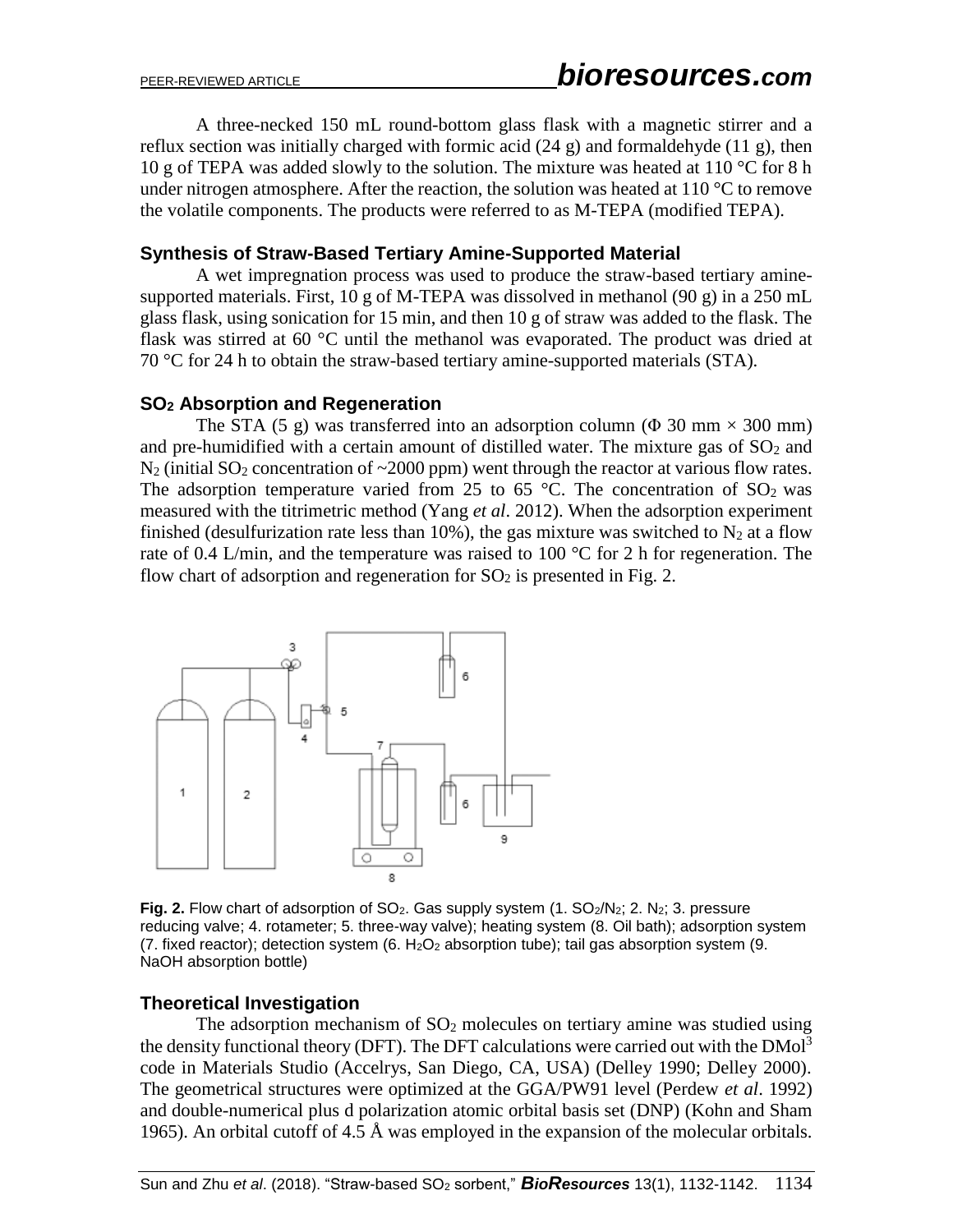Upon optimizing the adsorption structures, the  $SO<sub>2</sub>$  molecule should approach the active atoms in different orientations and behavior to determine the most stable adsorption structures (Yan *et al*. 2014; Zhang *et al*. 2014; Al-Sunaidi and Al-Saadi 2015).

### **RESULTS AND DISCUSSION**

#### **Effect of the Moisture Content**

While keeping a single  $SO_2$  concentration (~2000 ppm, balance N<sub>2</sub>) and a constant flow rate (0.4 L/min), the effect of moisture content on the adsorption of  $SO_2$  at 25 °C was studied. Figure 3 shows the  $SO_2$  breakthrough curves under the relative humidity (moisture content) of 0%, 20%, 60%, 80%, and 100%. The calculated results of  $SO_2$  adsorption capacity of STA, under these five humidity conditions, were 50.76, 84.73, 103.51, 99.43 and 80.89 mg/g respectively. With the increase of moisture content to 60%, the  $SO<sub>2</sub>$ adsorption capacity of STA increased. Further increases in moisture content decreased the SO<sup>2</sup> adsorption capacity of STA. Therefore, the presence of water exerts a positive effect on the SO<sup>2</sup> removal; consequently, the sulfur capacity decreases as the moisture content increases (Yang *et al*. 2012; Ma *et al*. 2013). The results showed that the water can swell the adsorbent, which is conducive to the diffusion of sulfur dioxide, but too much water forms an aqueous film on the surface of the adsorbent and, thus, decelerates the reaction.



Fig. 3. Variation of the desulfurization rate with moisture content (~2000 ppm SO<sub>2</sub>, flow rate 0.4 L/min, adsorption temperature 25 °C)

### **Effect of the Flow Rate**

Keeping a single  $SO_2$  concentration (~2000 ppm, balance N<sub>2</sub>) and a constant moisture content (60%), and with variable flow rate from 0.2 L/min to 1.0 L/min, the effect of flow rate on the adsorption of  $SO_2$  at 25 °C was studied. Figure 4 illustrates the saturation time and the adsorption capacities at different flow rates. The resident time in the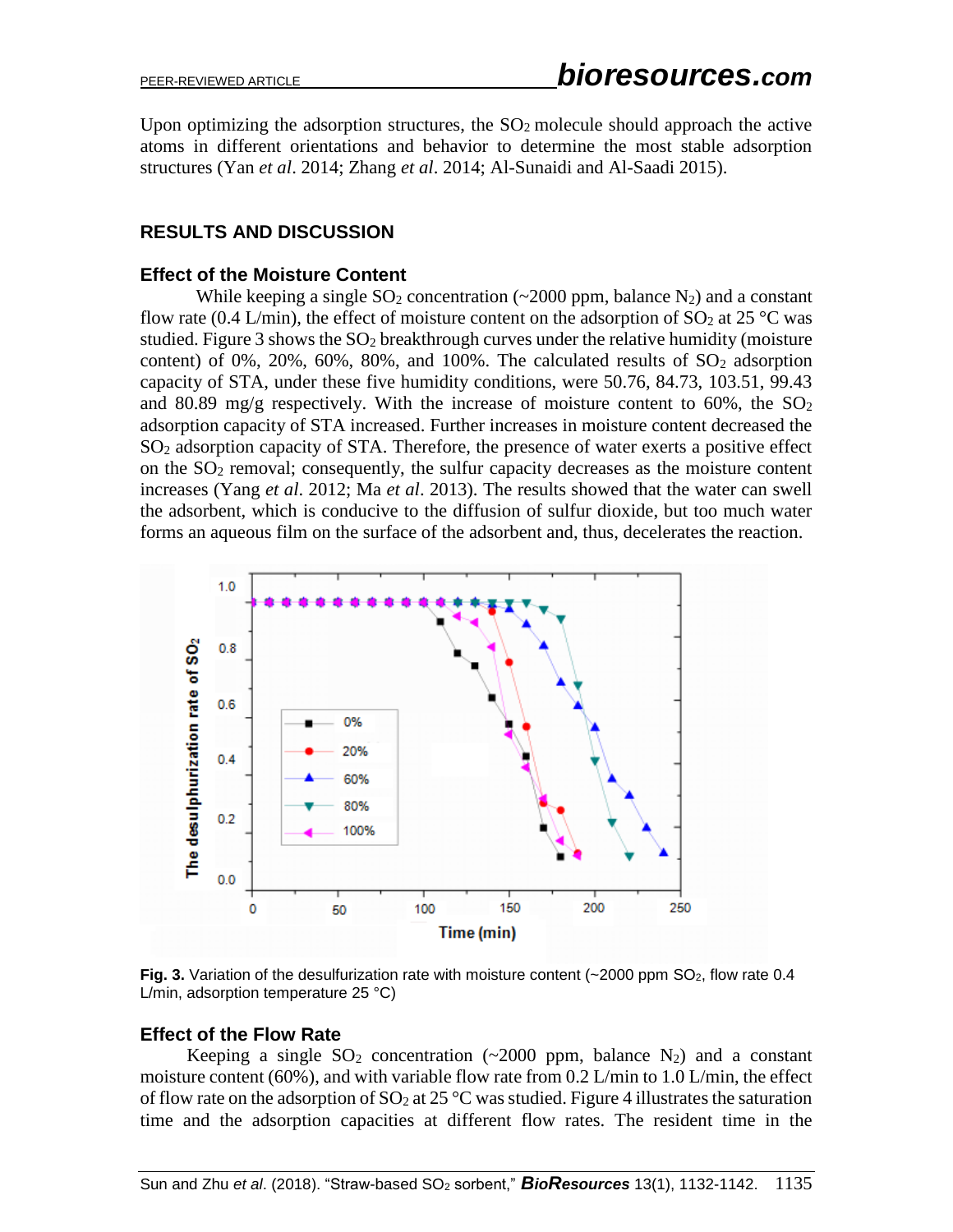adsorption column decreased with an increased flow rate, and the saturation time decreased from 400 min to 110 min. However, the low flow rate resulted in a low treatment capacity, which leads to high equipment costs (Ashcraft *et al*. 2013). Therefore, it is important to choose an appropriate flow rate that considers the breakthrough time and treatment capacity.



**Fig. 4.** Adsorption of  $SO_2$  at different flow rate ( $\sim$ 2000 ppm  $SO_2$ , moisture content 60%, adsorption temperature 25 °C)

#### **Effect of the Adsorption Temperature**

Keeping a single  $SO_2$  concentration (~2000 ppm, balance N<sub>2</sub>), a constant flow rate  $(0.4 \text{ L/min})$ , and a constant moisture content  $(60\%)$ , experiments were performed at 25, 35, 45, 55, and 65  $\degree$ C to study the effect of temperature on the adsorption of SO<sub>2</sub>. Figure 5 shows the adsorption capacities under different temperatures. The  $SO<sub>2</sub>$  adsorption capacity decreased from 90.2 to 61.9 mg/g when the adsorption temperature increased from 25 to 65 °C, indicating that high temperature inhibits  $SO_2$  adsorption. This effect is ascribed to the exothermic reaction between the  $SO<sub>2</sub>$  and adsorbent, which means that at lower temperatures, the reaction has a higher equilibrium constant.

### **Effect of the Regeneration Cycles**

Figure 6 presents the cyclic analyses of STA over five cycles with adsorption at 25 °C and regeneration at 100 °C. No significant change in  $SO_2$  adsorption capacity was observed over five cycles, and the working capacity remained constant  $(2100 \text{ mg/g})$  over five cycles. This data reveals that the interaction between the  $SO<sub>2</sub>$  and the tertiary amines is weak; therefore  $SO_2$  can desorb at high temperature. These results provide evidence that the adsorbent can be regenerated at 100 °C. In addition, the STA was pre-humidified with water, indicating that the adsorbent is stable under humid conditions. This result agrees with a previous report (Tailor *et al*. 2014).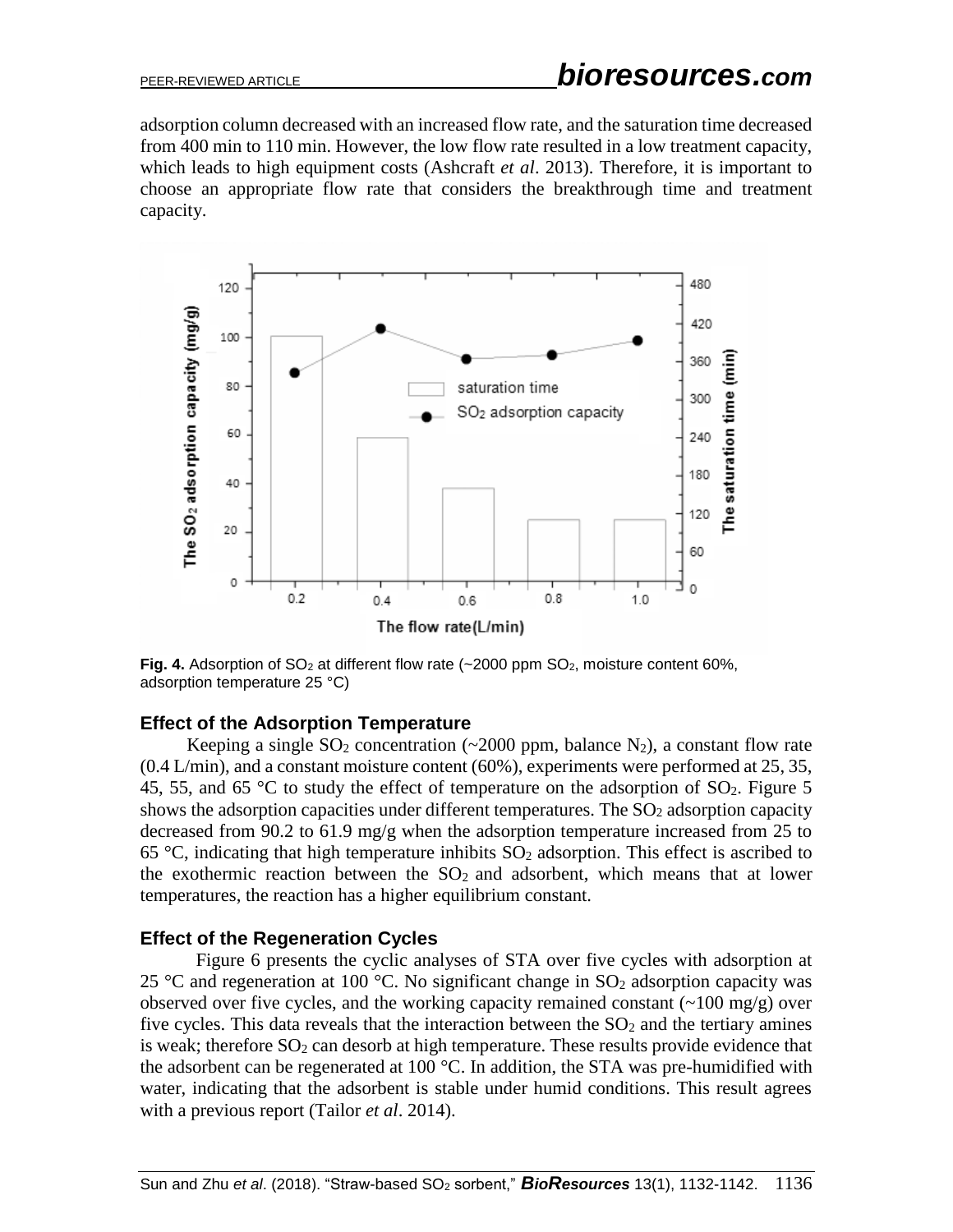

**Fig. 5.** Influence of adsorption temperature on adsorptive capacity of  $SO<sub>2</sub>(\sim 2000$  ppm  $SO<sub>2</sub>$ , flow rate 0.4 L/min, moisture content 60%)



**Fig. 6.** Influence of regeneration cycles on adsorption capacity (adsorption at 25 °C and regeneration at 100 °C)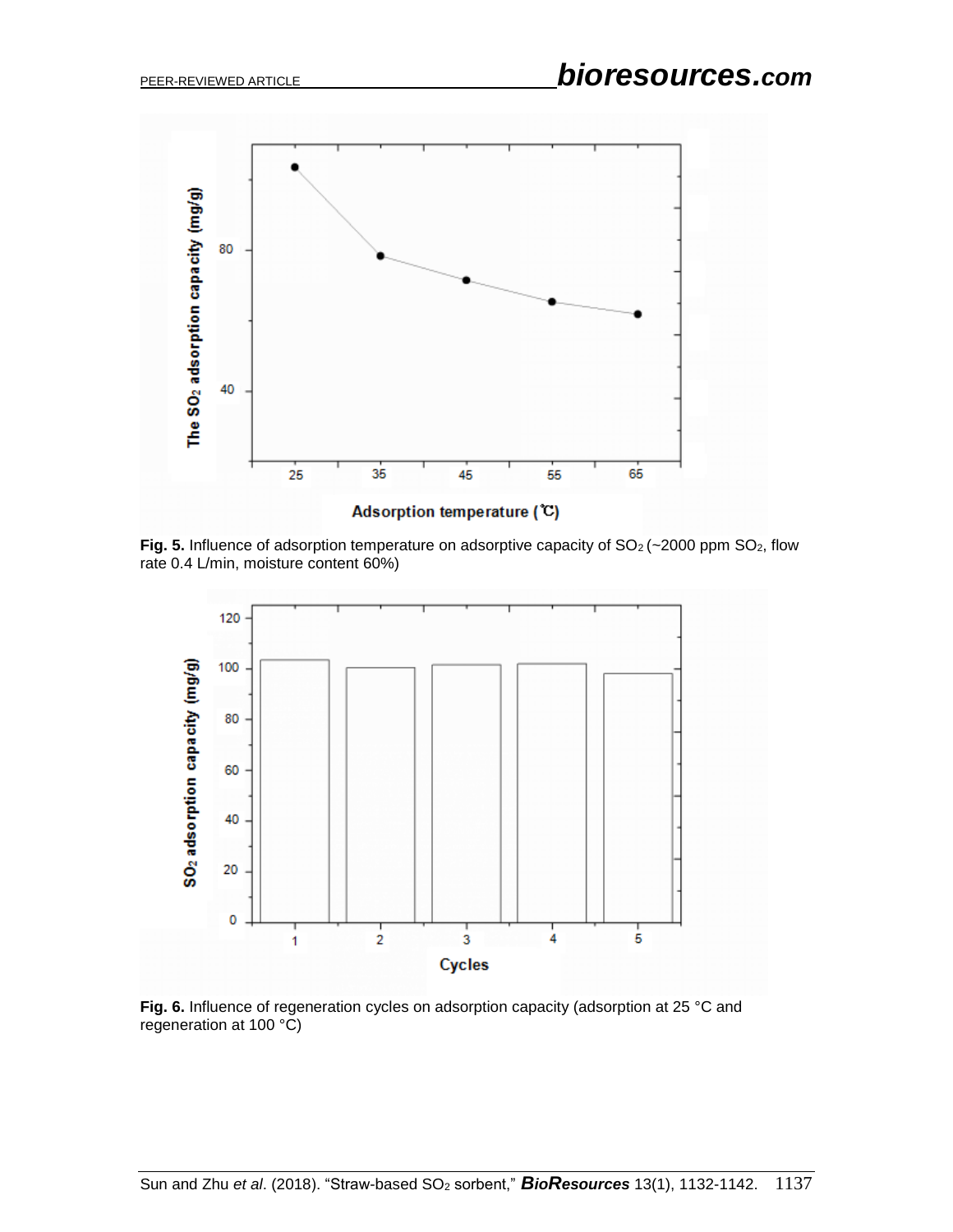



**(c)**



Fig. 7. (a) The most stable geometries of M-TEPA; adsorption structures of (b) SO<sub>2</sub>-N<sub>1</sub>-STA; (c) SO<sub>2</sub>-N<sub>2</sub>-STA; (d) SO<sub>2</sub>-N<sub>3</sub>-STA; (e) SO<sub>2</sub>-N<sub>4</sub>-STA; and (f) SO2-N5-STA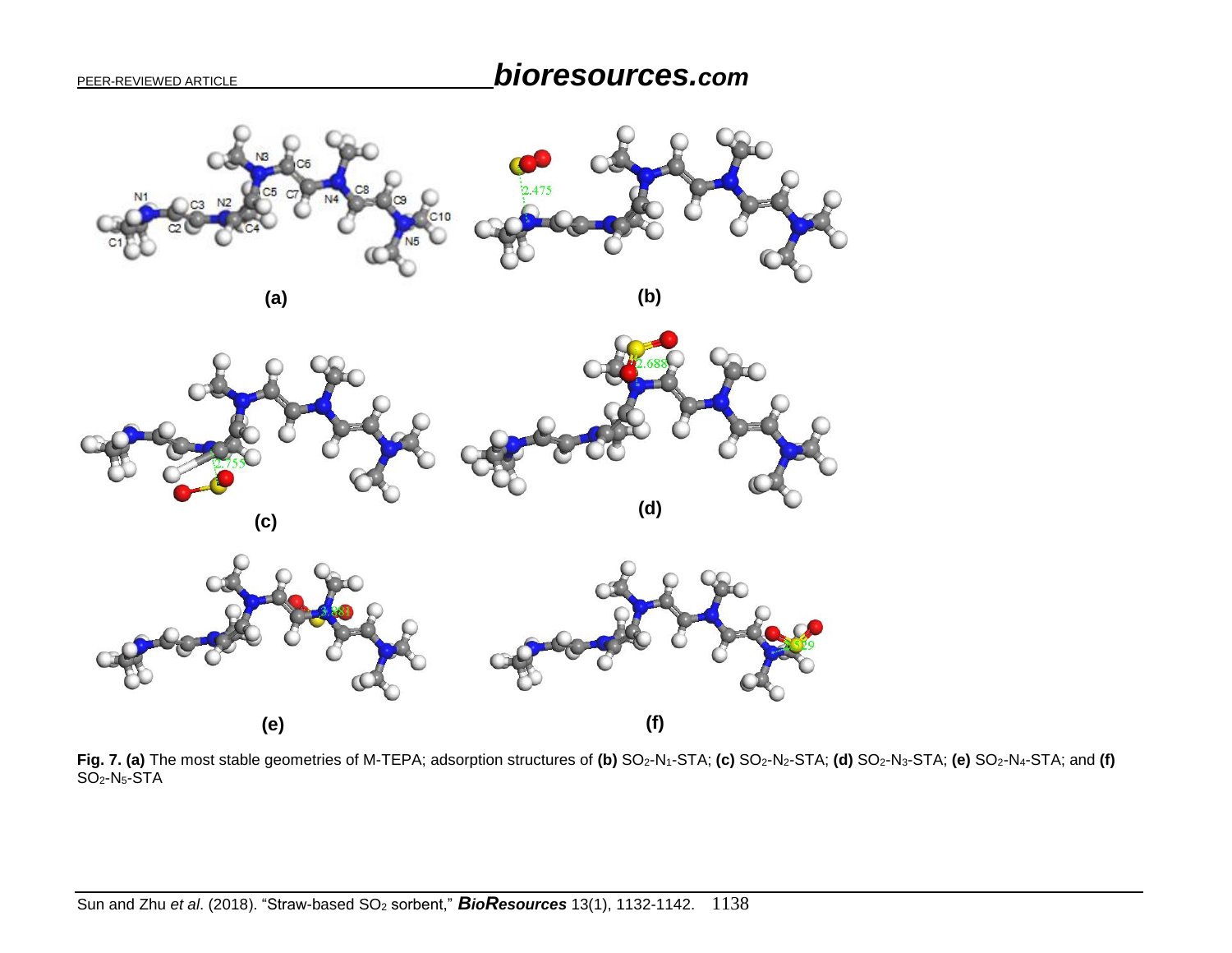#### **Theoretical Investigation**

Figure 7 depicts the most stable geometries of one tertiary amine molecule (M-TEPA) and one  $SO_2$  molecule. The adsorption structure of the adsorbed  $SO_2$  molecule by tertiary amine in five possible positions are shown  $(N_1$  through  $N_5$ ).

The adsorption energy  $(E_{ads})$  can be described by the following formula,

$$
E_{\text{ads}} = E(A) - E(B) - E(C) \tag{1}
$$

where  $E(A)$  is the total energy of the adsorption structure energy,  $E(B)$  is the total energy of one isolated gas molecule in its optimized structure, and *E*(*C*) is the total energy of one tertiary molecule in its optimized structure (Carrasco *et al*. 2014). The distance between the S and N atoms (Å), the bond lengths of C-N and  $SO_2(\AA)$ , the angles of ∠O<sub>1</sub>SO<sub>2</sub> in optimized structure, as well as the corresponding  $E_{ads}$  are listed in Table 1.

| <b>Structure</b> | $d_{(C-N)}(\tilde{A})$ |                  | $\angle$ O <sub>1</sub> SO <sub>2</sub> | $d_{(O1-S)}$<br>(A) | $d$ (S-O <sub>2</sub> )<br>(A) | $d$ (S-N)<br>(A) | $E_{(ads)}$<br>(eV) |
|------------------|------------------------|------------------|-----------------------------------------|---------------------|--------------------------------|------------------|---------------------|
| $SO2-N1-STA$     | 1.458 (1.470)          | 1.399(1.401)     | 116.531                                 | 1.484               | 1.484                          | 2.475            | $-0.367$            |
| $SO2-N2-$ STA    | 1.395 (1.391)          | 1.406 (1.394)    | 111.499                                 | 1.491               | 1.690                          | 2.755            | 0.447               |
| $SO2-N3-$ STA    | 1.410 (1.395)          | 1.399(1.395)     | 117.673                                 | 1.482               | 1.485                          | 2.688            | $-0.184$            |
| $SO2-N4-STA$     | (1.388)<br>1.381.      | (1.393)<br>1.391 | 117.751                                 | 1.490               | 1.490                          | 3.881            | $-0.030$            |
| $SO2-N5-$ STA    | 1.398 (1.405)          | 1.458(1.453)     | 116.980                                 | 1.483               | 1.485                          | 2.529            | $-0.283$            |

**Table 1.** Optimized Structure Characteristics

*d*(<sub>C-N)</sub>, bond lengths of C-N and SO<sub>2</sub>; ∠O<sub>1</sub>SO<sub>2</sub> the angles of SO<sub>2</sub>; *d*<sub>(O1-S)</sub> and *d*<sub>(S-O2)</sub>, distance between the O and S atoms;  $d_{(S-N)}$ , distance between the S and N atoms; and  $E_{ads}$ , adsorption energy. The data inside parentheses are the corresponding bond lengths of C-N in M-TEPA

After the adsorption of  $SO_2$ , the configuration of tertiary amine and  $SO_2$  in its optimized structure is changed in some cases compared with the initial structures. For instance, in  $SO_2$ -N<sub>3</sub>-STA, the bond lengths of  $C_5$ -N<sub>3</sub> and N<sub>3</sub>-C<sub>6</sub> are elongated to 1.410 and 1.399 Å, respectively; the bond angle of ∠O<sub>1</sub>SO<sub>2</sub> is changed to 117.673° from 119.611°. The bond lengths of  $O_1$ -S, S- $O_2$  are changed to 1.482 and 1.485 Å, respectively, from 1.463 Å. Moreover, Table 1 illustrates the binding distances between S-N,  $d_{(S-N)}$  and the adsorption energy in five possible positions. The  $d_{(S-N)}$  and  $E_{(ads)}$  differ from each other in five possible positions. When  $SO_2$  molecule approaches the N<sub>1.5</sub> atoms (Fig. 7 (b) and (f)), the  $d_{(S-N)}$  in the final adsorption structure is shorter than others, and the absolute value of  $E_{(ads)}$  is greater than the  $E_{(ads)}$  of other positions. This can be explained by the occupied space due to the steric effect which means that the  $SO<sub>2</sub>$  is more likely to be adsorbed on the nitrogen atom  $(N_{(1,5)})$  at both ends. Additionally, the energy of the adsorbed  $SO_2$  on the  $N_{(1,3,4,5)}$  is less than zero, implies that the adsorption process is exothermic and spontaneous (Zhang *et al.* 2014). In contrast, the energy of the adsorbed  $SO_2$  on the N<sub>2</sub> is higher than zero, implies that  $SO_2$  is hard adsorbed at this site. Therefore, in theory one molar M-TEPA can adsorb four molar  $SO<sub>2</sub>$  under room temperature. These calculation results were similar to the experiment under room temperature. Furthermore, the small adsorption energy suggests that  $SO_2$  is only weakly adsorbed on the M-TEPA, which means that  $SO_2$  can be regenerated at low temperature (100  $^{\circ}$ C). These findings also agree well with the regeneration experiment.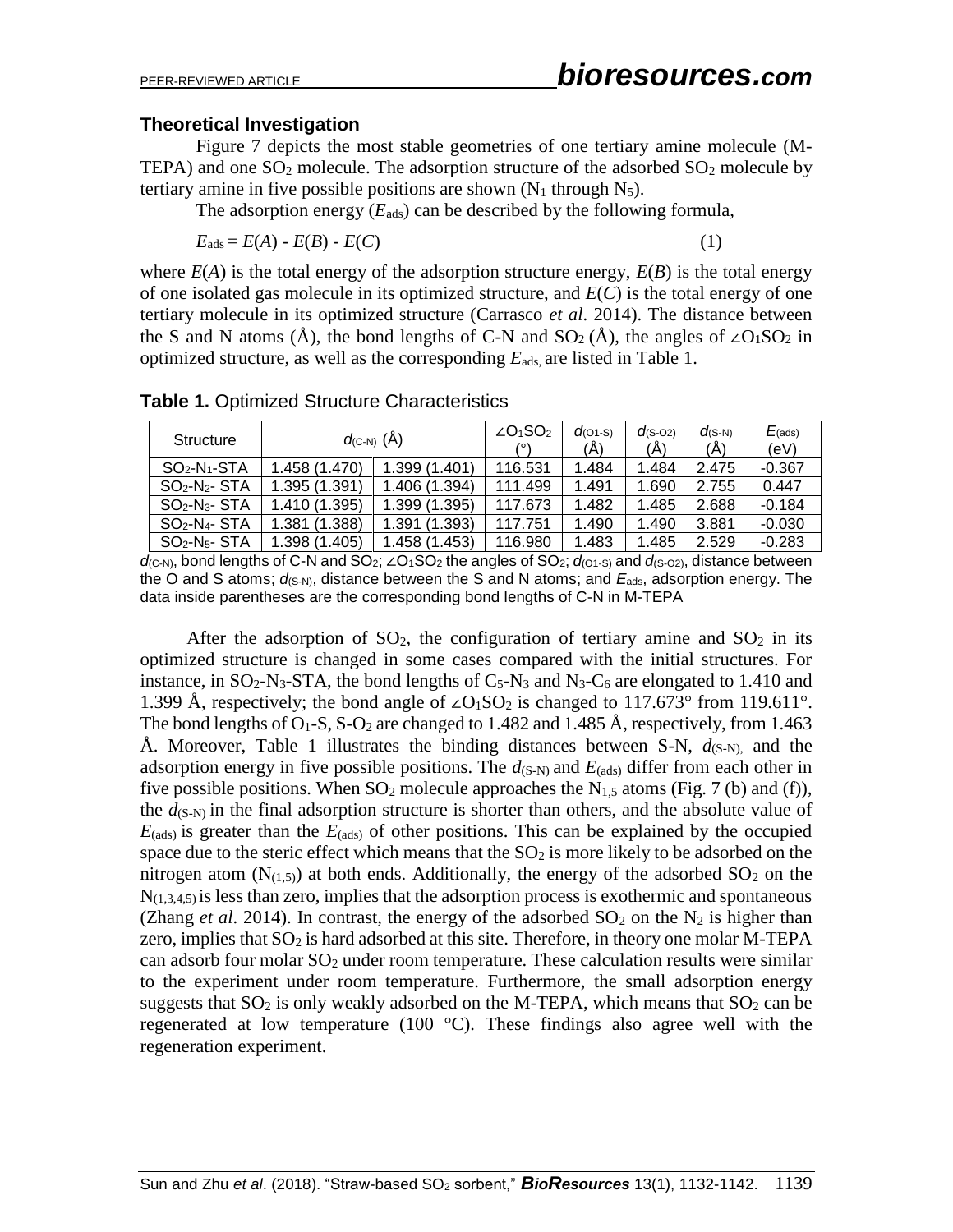# **CONCLUSIONS**

- 1. The  $SO_2$  can be adsorbed on straw-based tertiary amine-supported material with  $SO_2$ adsorption capacity of approximately 100 mg/g at 25 °C.
- 2. The appropriate amount of water can swell the adsorbent, which is conducive to the diffusion of sulfur dioxide, while water content higher than 60% forms an aqueous film on the surface of adsorbent, resulting in deceleration of the reaction.
- 3. The flow rate has a great influence on adsorption capacity by changing the resident time. The results of regeneration experiment provided evidence that the adsorbent can be regenerated at 100 °C.
- 4. The theoretical investigation implies that the M-TEPA has four potential adsorbed sites  $(N<sub>(1,3,4,5)</sub>)$  with a small adsorption energy, indicating that the adsorption is weak.
- 5. The energy of the adsorbed  $SO_2$  on the  $N_{(1,3,4,5)}$  is less than zero, suggesting that the adsorption process is exothermic and spontaneous. The theoretical investigation agrees well with the experimental results.

# **ACKNOWLEDGMENTS**

The authors gratefully acknowledge Analytical and Testing Center for Materials Studio 7.0, and the authors thank the anonymous reviewers who have helped to improve the paper.

# **REFERENCES CITED**

- Aaron, D., and Tsouris, C. (2005). "Separation of  $CO<sub>2</sub>$  from flue gas: A review," *Separation Science and Technology* 40, 321-348. DOI: 10.1081/SS-200042244
- Al-Sunaidi, A., and Al-Saadi, A. A. (2015). "First principle calculations of the chemisorption of SOx on doped carbon nanotubes and graphene," *Chemical Physics Letters* 621, 65-70. DOI: [10.1016/j.cplett.2014.12.019](https://doi.org/10.1016/j.cplett.2014.12.019)
- Arcibar-Orozco, J. A., Rangel-Mendez, J. R., and Bandosz, T. J. (2013). "Reactive adsorption of SO<sup>2</sup> on activated carbons with deposited iron nanoparticles," *Journal of Hazardous Materials* 246, 300-309. DOI: 10.1016/j.jhazmat.2012.12.001
- Ashcraft, R. W., Kovacevic, J., Heynderickx, G. J., and Marin, G. B. (2013). "Assessment of a gas-solid vortex reactor for  $SO_2/NOx$  adsorption from flue gas," *Industrial & Engineering Chemistry Research* 52, 861-875. DOI: 10.1021/ie300399w
- Bollini, P., Didas, S. A., and Jones, C. W. (2011). "Amine-oxide hybrid materials for acid gas separations," *Journal of Materials Chemistry* 21, 15100-15120. DOI: 10.1039/C1JM12522B
- Carrasco, J., Liu, W., Michaelides, A., and Tkatchenko, A. (2014). "Insight into the description of van der Waals forces for benzene adsorption on transition metal (111) surfaces," *The Journal of Chemical Physics* 140, Article ID 084704. DOI: [10.1063/1.4866175](http://dx.doi.org/10.1063/1.4866175)
- Chang, F. Y., Chao, K. J., Cheng, H. H., and Tan, C. S. (2009). "Adsorption of  $CO<sub>2</sub>$  onto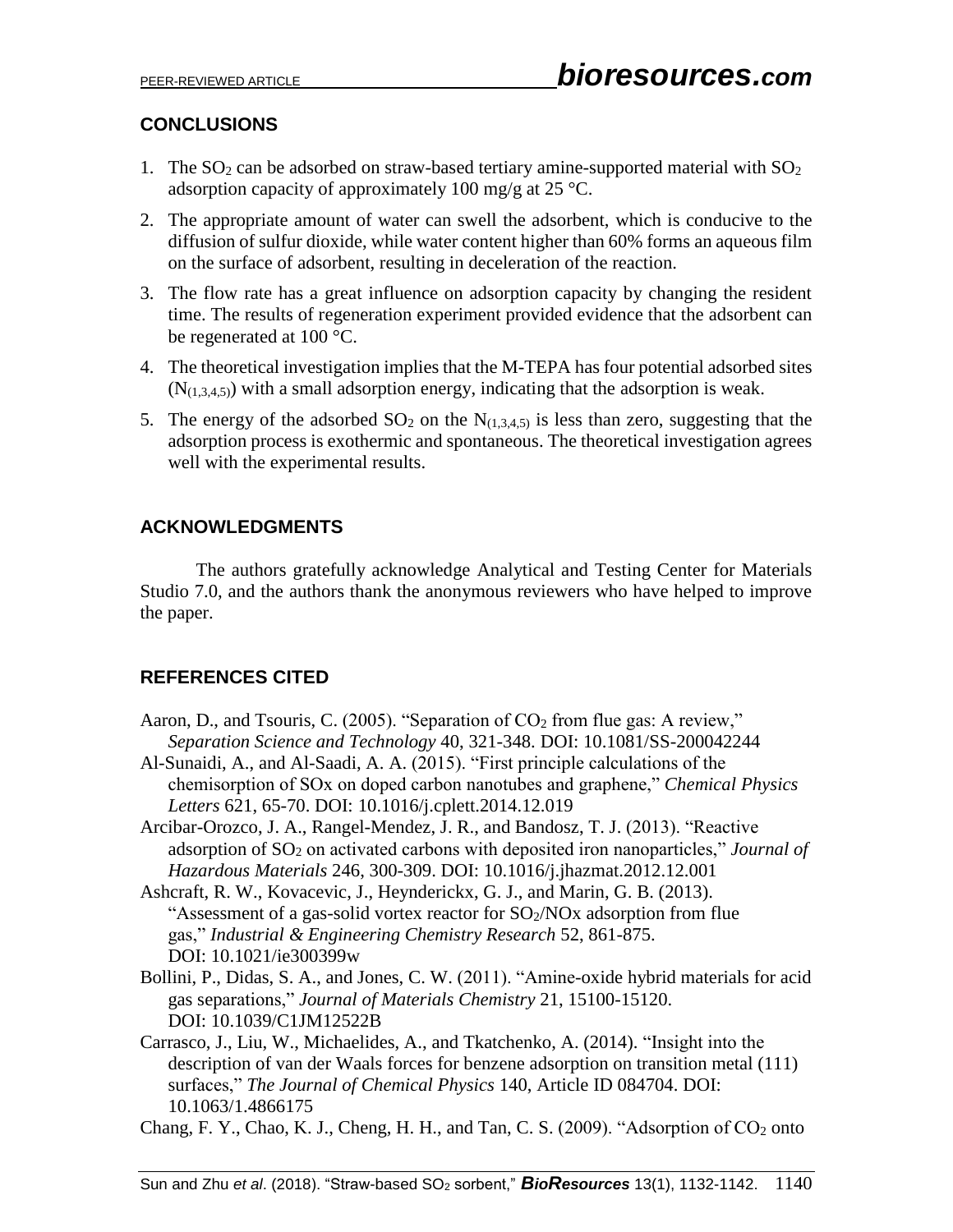amine-grafted mesoporous silicas," *Separation and Purification Technology* 70, 87- 95. DOI: 10.1016/j.seppur.2009.08.016

- Clarke, H. T., Gillespie, H. B., and Weisshaus, S. Z. (1933). "The action of formaldehyde on amines and amino acids," *Journal of the American Chemical Society* 55, 4571-4587. DOI: 10.1021/ja01338a041
- Delley, B. (1990). "An all-electron numerical method for solving the local density functional for polyatomic molecules," *The Journal of Chemical Physics* 92, 508-517. DOI: [10.1063/1.458452](http://dx.doi.org/10.1063/1.458452)
- Delley, B. (2000). "From molecules to solids with the DMol[sup 3] approach," *The Journal of Chemical Physics* 113, 7756. DOI: [10.1063/1.1316015](http://dx.doi.org/10.1063/1.1316015)
- Guo, H., Zhang, S., Kou, Z., Zhai, S., Ma, W., and Yang, Y. (2015). "Removal of cadmium (II) from aqueous solutions by chemically modified maize straw," *Carbohydrate Polymers* 115, 177-185. DOI: [10.1016/j.carbpol.2014.08.041](https://doi.org/10.1016/j.carbpol.2014.08.041)
- Hong, S. Y., Kim, H., Kim, Y. J., Jeong, J., Cheong, M., Lee, H., and Lee, J. S. (2014). "Nitrile-functionalized tertiary amines as highly efficient and reversible  $SO<sub>2</sub>$ absorbents," *Journal of Hazardous Materials* 264,136-143. DOI: [10.1016/j.jhazmat.2013.11.026](https://doi.org/10.1016/j.jhazmat.2013.11.026)
- Jo, D. H., Jung, H., Shin, D. K., Lee, C. H., and Kim, S. H. (2014). "Effect of amine structure on CO<sup>2</sup> adsorption over tetraethylenepentamine impregnated poly methyl methacrylate supports," *Separation and Purification Technology* 125, 187-193. DOI: 10.1016/j.seppur.2014.01.048
- Kan, H., Wong, C. M., Vichit-Vadakan, N., and Qian, Z. (2010). "Short-term association between sulfur dioxide and daily mortality: The Public Health and Air Pollution in Asia (PAPA) study," *Environmental Research* 110, 258-264. DOI: 10.1016/j.envres.2010.01.006
- Kohn, W., and Sham, L. J. (1965). "Self-consistent equations including exchange and correlation effects," *Physical Review* 140, A1133. DOI: 10.1103/PhysRev.140.A1133
- Lee, C. H., Hyeon, D. H., Jung, H., Chung, W., Jo, D. H., Shin, D. K., and Kim, S. H. (2015). "Effects of pore structure and PEI impregnation on carbon dioxide adsorption by ZSM-5 zeolites," *Journal of Industrial and Engineering Chemistry* 23, 251-256. DOI: 10.1016/j.jiec.2014.08.025
- Ma, J., Liu, Z., Liu, S., and Zhu, Z. (2003). "A regenerable Fe/AC desulfurizer for  $SO_2$ adsorption at low temperatures," *Applied Catalysis B: Environmental* 45, 301-309. DOI: [10.1016/S0926-3373\(03\)00176-0](https://doi.org/10.1016/S0926-3373(03)00176-0)
- Ma, S. C., Yao, J., Ma, X., Gao, L., and Guo, M. (2013). "Removal of  $SO_2$  and  $NOx$ using microwave swing adsorption over activated carbon carried catalyst," *Chemical Engineering &Technology* 36, 1217-1224. DOI: 10.1002/ceat.201200701
- Mathieu, Y., Tzanis, L., Soulard, M., Patarin, J., Vierling, M., and Molière, M. (2013). "Adsorption of SOx by oxide materials: A review," *Fuel Processing Technology* 114, 81-100. DOI: 10.1016/j.fuproc.2013.03.019
- Perdew, J. P, Chevary, J. A., Vosko, S. H., Jackson, K. A., Pederson, M. R., Singh, D. J., and Fiolhais, C. (1992). "Atoms, molecules, solids, and surfaces: Applications of the generalized gradient approximation for exchange and correlation," *Physical Review B*  46, 6671. DOI: 10.1103/PhysRevB.46.6671
- Rahmani, F., Mowla, D., Karimi, G., Golkhar, A., and Rahmatmand B. (2015). "SO<sub>2</sub> removal from simulated flue gas using various aqueous solutions: Absorption equilibria and operational data in a packed column," *Separation and Purification Technology* 153, 162-169.DOI: 10.1016/j.seppur.2014.10.028